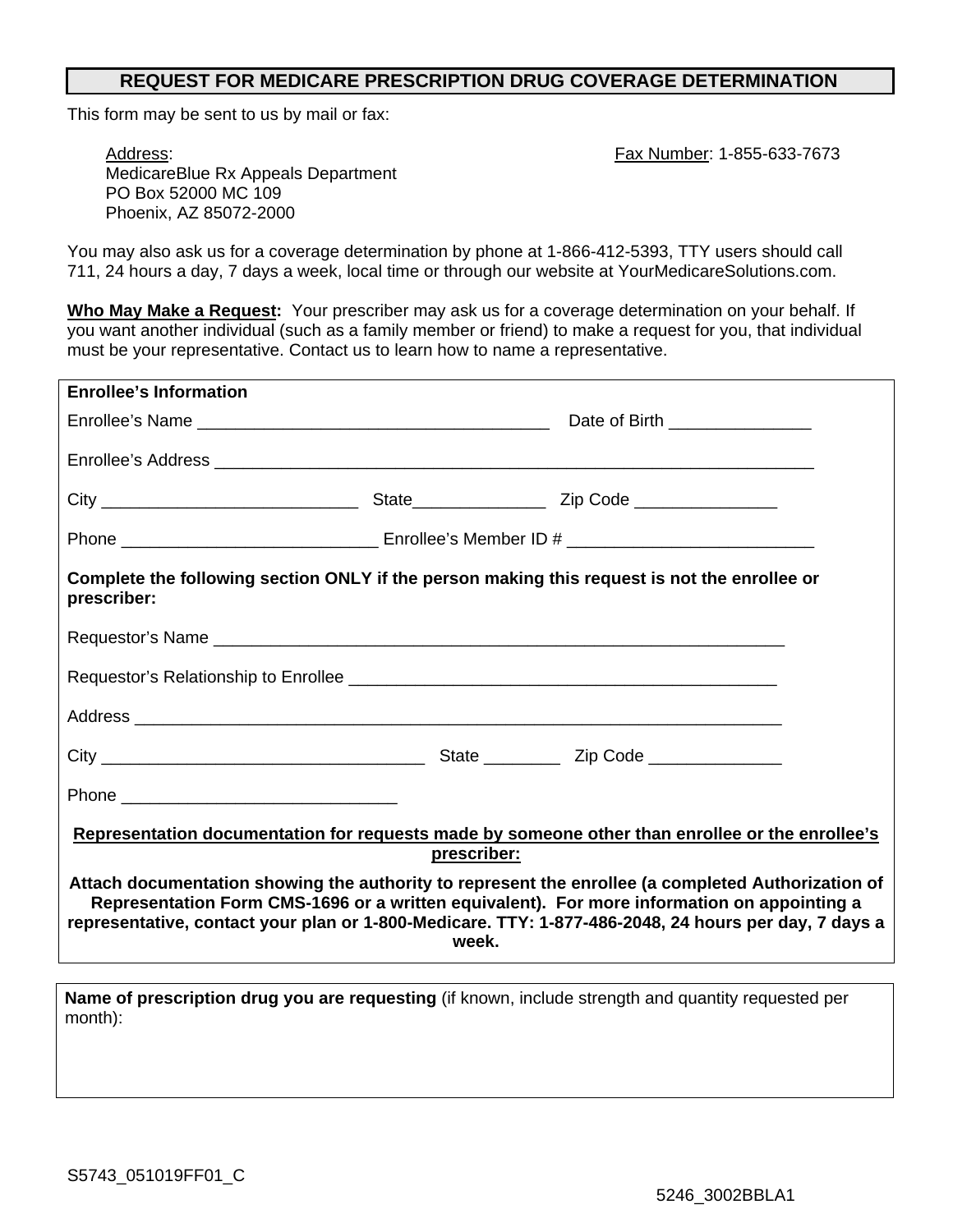| <b>Type of Coverage Determination Request</b>                                                                                                                                                                           |  |  |  |  |  |
|-------------------------------------------------------------------------------------------------------------------------------------------------------------------------------------------------------------------------|--|--|--|--|--|
| I need a drug that is not on the plan's list of covered drugs (formulary exception).*                                                                                                                                   |  |  |  |  |  |
| I have been using a drug that was previously included on the plan's list of covered drugs, but is being<br>removed or was removed from this list during the plan year (formulary exception).*                           |  |  |  |  |  |
| I request prior authorization for the drug my prescriber has prescribed.*                                                                                                                                               |  |  |  |  |  |
| I request an exception to the requirement that I try another drug before I get the drug my prescriber<br>$\perp$<br>prescribed (formulary exception).*                                                                  |  |  |  |  |  |
| I request an exception to the plan's limit on the number of pills (quantity limit) I can receive so that I can<br>get the number of pills my prescriber prescribed (formulary exception).*                              |  |  |  |  |  |
| My drug plan charges a higher copayment for the drug my prescriber prescribed than it charges for<br>$\mathbf{L}$<br>another drug that treats my condition, and I want to pay the lower copayment (tiering exception).* |  |  |  |  |  |
| I have been using a drug that was previously included on a lower copayment tier, but is being moved to<br>or was moved to a higher copayment tier (tiering exception).*                                                 |  |  |  |  |  |
| My drug plan charged me a higher copayment for a drug than it should have.                                                                                                                                              |  |  |  |  |  |
| I want to be reimbursed for a covered prescription drug that I paid for out of pocket.                                                                                                                                  |  |  |  |  |  |
|                                                                                                                                                                                                                         |  |  |  |  |  |

**\*NOTE: If you are asking for a formulary or tiering exception, your prescriber MUST provide a statement supporting your request. Requests that are subject to prior authorization (or any other utilization management requirement), may require supporting information. Your prescriber may use the attached "Supporting Information for an Exception Request or Prior Authorization" to support your request.**

Additional information we should consider *(attach any supporting documents)*:

# **Important Note: Expedited Decisions**

If you or your prescriber believe that waiting 72 hours for a standard decision could seriously harm your life, health, or ability to regain maximum function, you can ask for an expedited (fast) decision. If your prescriber indicates that waiting 72 hours could seriously harm your health, we will automatically give you a decision within 24 hours. If you do not obtain your prescriber's support for an expedited request, we will decide if your case requires a fast decision. You cannot request an expedited coverage determination if you are asking us to pay you back for a drug you already received.

### **CHECK THIS BOX IF YOU BELIEVE YOU NEED A DECISION WITHIN 24 HOURS (if you have a supporting statement from your prescriber, attach it to this request).**

| <b>Signature:</b> | Date: |
|-------------------|-------|
|                   |       |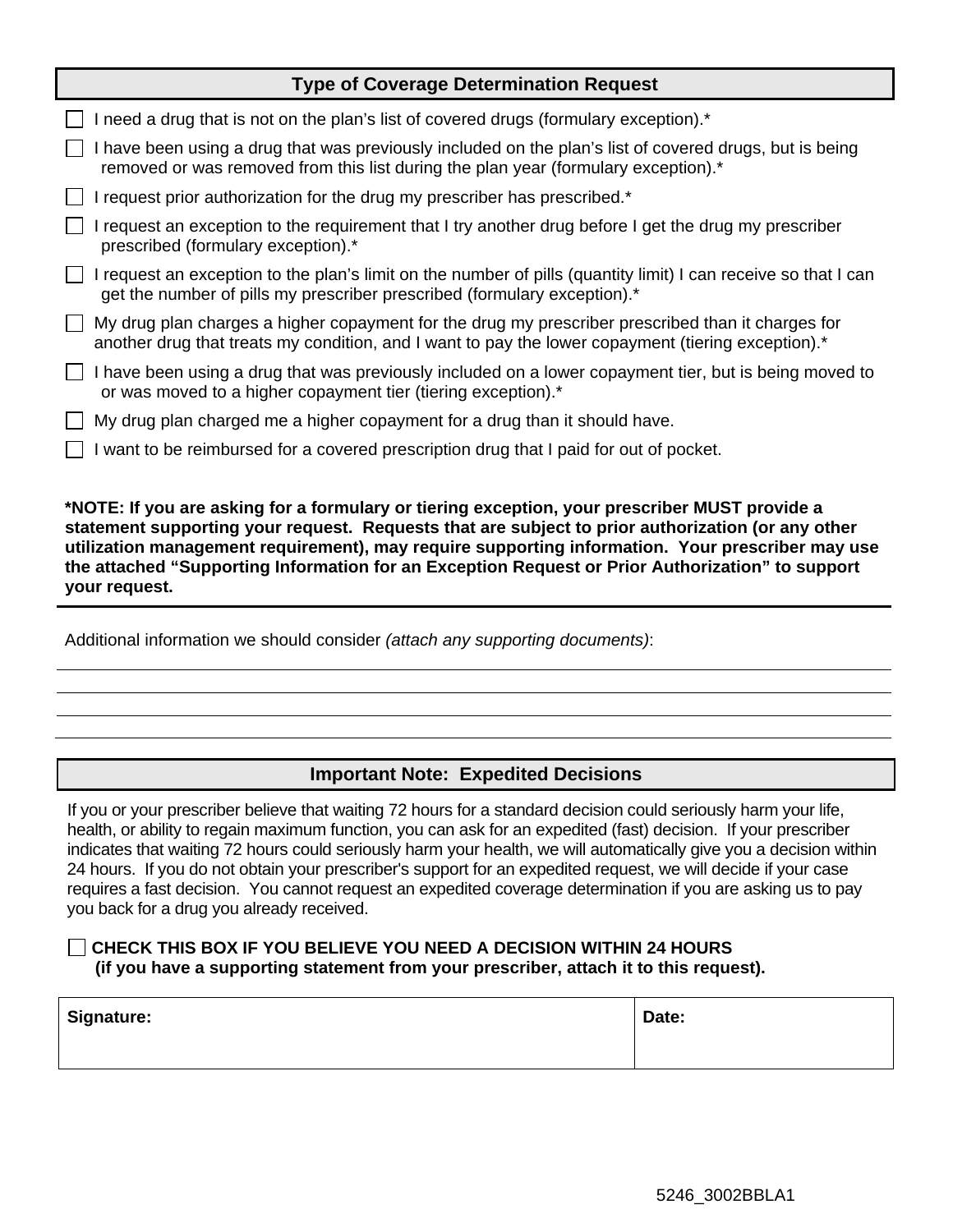#### **Supporting Information for an Exception Request or Prior Authorization**

FORMULARY and TIERING EXCEPTION requests cannot be processed without a prescriber's supporting statement. PRIOR AUTHORIZATION requests may require supporting information.

**REQUEST FOR EXPEDITED REVIEW: By checking this box and signing below, I certify that applying the 72 hour standard review timeframe may seriously jeopardize the life or health of the enrollee or the enrollee's ability to regain maximum function.**

| <b>Prescriber's Information</b> |  |
|---------------------------------|--|
|                                 |  |
|                                 |  |
|                                 |  |
|                                 |  |
|                                 |  |

| <b>Diagnosis and Medical Information</b>                                                                                                                                                                                                                                                                                                         |                                                            |  |                                                                                   |  |
|--------------------------------------------------------------------------------------------------------------------------------------------------------------------------------------------------------------------------------------------------------------------------------------------------------------------------------------------------|------------------------------------------------------------|--|-----------------------------------------------------------------------------------|--|
| Medication:                                                                                                                                                                                                                                                                                                                                      | Frequency:<br>Strength and Route of Administration:        |  |                                                                                   |  |
| Date Started:<br>$\square$ NEW START                                                                                                                                                                                                                                                                                                             | <b>Expected Length of Therapy:</b><br>Quantity per 30 days |  |                                                                                   |  |
| Height/Weight:                                                                                                                                                                                                                                                                                                                                   | Drug Allergies:                                            |  |                                                                                   |  |
| ICD-10 Code(s)<br>DIAGNOSIS - Please list all diagnoses being treated with the requested<br>drug and corresponding ICD-10 codes.<br>(If the condition being treated with the requested drug is a symptom e.g.<br>anorexia, weight loss, shortness of breath, chest pain, nausea, etc., provide the<br>diagnosis causing the symptom(s) if known) |                                                            |  |                                                                                   |  |
| <b>Other RELEVANT DIAGNOSES:</b>                                                                                                                                                                                                                                                                                                                 |                                                            |  | ICD-10 Code(s)                                                                    |  |
| <b>DRUG HISTORY:</b> (for treatment of the condition(s) requiring the requested drug)                                                                                                                                                                                                                                                            |                                                            |  |                                                                                   |  |
| <b>DRUGS TRIED</b><br>(if quantity limit is an issue, list unit<br>dose/total daily dose tried)                                                                                                                                                                                                                                                  | <b>DATES of Drug Trials</b>                                |  | <b>RESULTS of previous drug trials</b><br><b>FAILURE vs INTOLERANCE (explain)</b> |  |
|                                                                                                                                                                                                                                                                                                                                                  |                                                            |  |                                                                                   |  |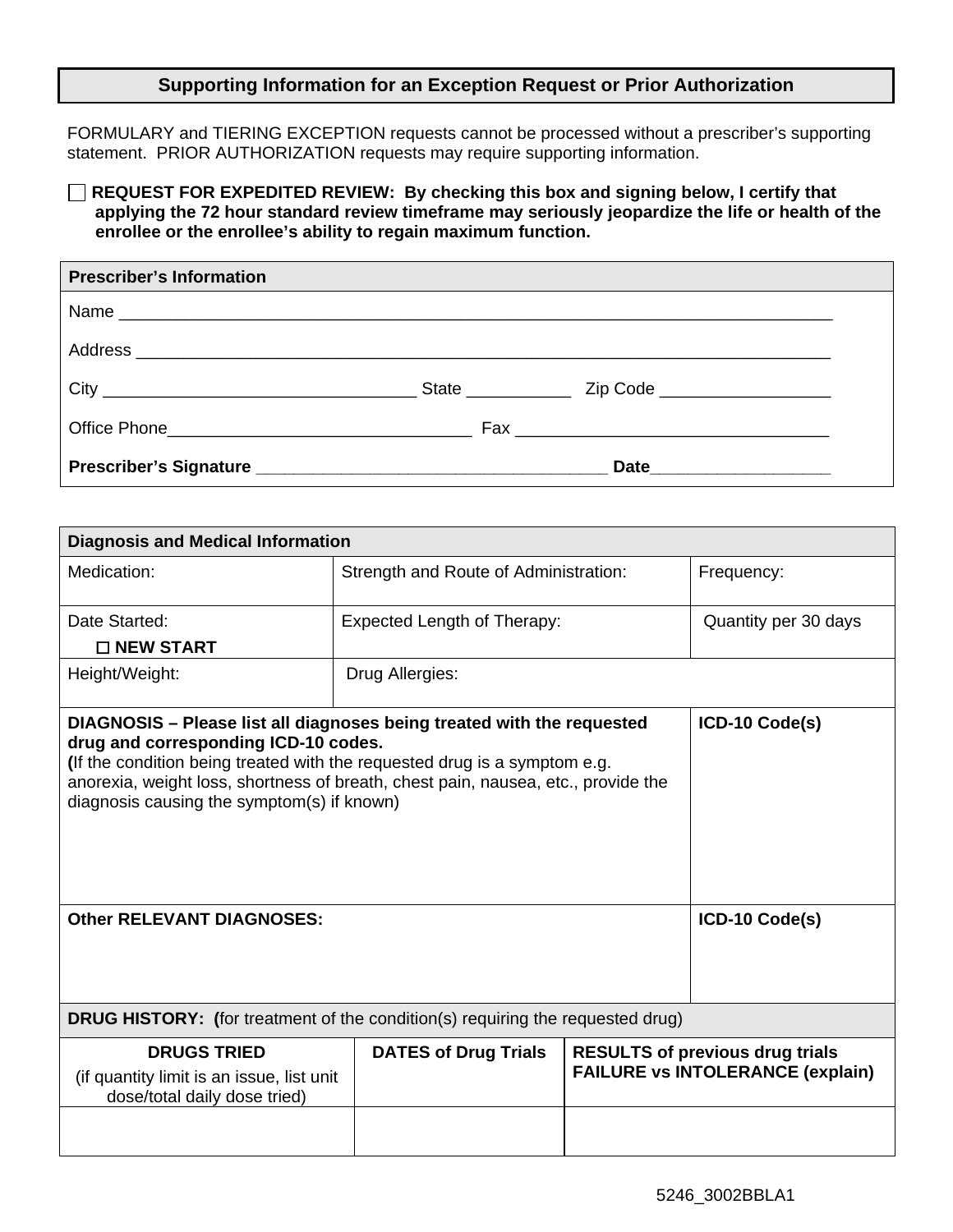|                                                                                                                                                                                                                                                                                                                                                                                                                                                                                                                                                                                                                                                                                       | What is the enrollee's current drug regimen for the condition(s) requiring the requested drug?                                                                                                                                                                                                   |  |  |               |              |  |  |
|---------------------------------------------------------------------------------------------------------------------------------------------------------------------------------------------------------------------------------------------------------------------------------------------------------------------------------------------------------------------------------------------------------------------------------------------------------------------------------------------------------------------------------------------------------------------------------------------------------------------------------------------------------------------------------------|--------------------------------------------------------------------------------------------------------------------------------------------------------------------------------------------------------------------------------------------------------------------------------------------------|--|--|---------------|--------------|--|--|
|                                                                                                                                                                                                                                                                                                                                                                                                                                                                                                                                                                                                                                                                                       | <b>DRUG SAFETY</b>                                                                                                                                                                                                                                                                               |  |  |               |              |  |  |
|                                                                                                                                                                                                                                                                                                                                                                                                                                                                                                                                                                                                                                                                                       | Any FDA NOTED CONTRAINDICATIONS to the requested drug?                                                                                                                                                                                                                                           |  |  | $\square$ YES | $\square$ NO |  |  |
|                                                                                                                                                                                                                                                                                                                                                                                                                                                                                                                                                                                                                                                                                       | Any concern for a DRUG INTERACTION with the addition of the requested drug to the enrollee's current<br>drug regimen?                                                                                                                                                                            |  |  | $\square$ YES | $\Box$ NO    |  |  |
|                                                                                                                                                                                                                                                                                                                                                                                                                                                                                                                                                                                                                                                                                       | If the answer to either of the questions noted above is yes, please 1) explain issue, 2) discuss the benefits<br>vs potential risks despite the noted concern, and 3) monitoring plan to ensure safety                                                                                           |  |  |               |              |  |  |
|                                                                                                                                                                                                                                                                                                                                                                                                                                                                                                                                                                                                                                                                                       | <b>HIGH RISK MANAGEMENT OF DRUGS IN THE ELDERLY</b>                                                                                                                                                                                                                                              |  |  |               |              |  |  |
|                                                                                                                                                                                                                                                                                                                                                                                                                                                                                                                                                                                                                                                                                       | If the enrollee is over the age of 65, do you feel that the benefits of treatment with the requested drug<br>outweigh the potential risks in this elderly patient?                                                                                                                               |  |  | $\square$ YES | $\square$ NO |  |  |
|                                                                                                                                                                                                                                                                                                                                                                                                                                                                                                                                                                                                                                                                                       | OPIOIDS – (please complete the following questions if the requested drug is an opioid)                                                                                                                                                                                                           |  |  |               |              |  |  |
|                                                                                                                                                                                                                                                                                                                                                                                                                                                                                                                                                                                                                                                                                       | What is the daily cumulative Morphine Equivalent Dose (MED)?                                                                                                                                                                                                                                     |  |  |               | mg/day       |  |  |
| Are you aware of other opioid prescribers for this enrollee?<br>$\square$ YES<br>$\square$ NO<br>If so, please explain.                                                                                                                                                                                                                                                                                                                                                                                                                                                                                                                                                               |                                                                                                                                                                                                                                                                                                  |  |  |               |              |  |  |
|                                                                                                                                                                                                                                                                                                                                                                                                                                                                                                                                                                                                                                                                                       | $\square$ NO<br>Is the stated daily MED dose noted medically necessary?<br>$\square$ YES<br>Would a lower total daily MED dose be insufficient to control the enrollee's pain?<br>$\square$ YES<br>$\square$ NO                                                                                  |  |  |               |              |  |  |
|                                                                                                                                                                                                                                                                                                                                                                                                                                                                                                                                                                                                                                                                                       | <b>RATIONALE FOR REQUEST</b>                                                                                                                                                                                                                                                                     |  |  |               |              |  |  |
| Alternate drug(s) contraindicated or previously tried, but with adverse outcome, e.g., toxicity,<br>$\Box$<br>allergy, or therapeutic failure [Specify below if not already noted in the DRUG HISTORY section<br>earlier on the form: (1) Drug(s) tried and results of drug trial(s) (2) if adverse outcome, list drug(s) and<br>adverse outcome for each, (3) if therapeutic failure, list maximum dose and length of therapy for drug(s)<br>trialed, (4) if contraindication(s), please list specific reason why preferred drug(s)/other formulary drug(s)<br>are contraindicated]                                                                                                  |                                                                                                                                                                                                                                                                                                  |  |  |               |              |  |  |
| Patient is stable on current drug(s); high risk of significant adverse clinical outcome with<br>$\Box$<br>medication change A specific explanation of any anticipated significant adverse clinical outcome and<br>why a significant adverse outcome would be expected is required $-$ e.g. the condition has been difficult<br>to control (many drugs tried, multiple drugs required to control condition), the patient had a significant<br>adverse outcome when the condition was not controlled previously (e.g. hospitalization or frequent acute<br>medical visits, heart attack, stroke, falls, significant limitation of functional status, undue pain and<br>suffering), etc. |                                                                                                                                                                                                                                                                                                  |  |  |               |              |  |  |
| $\Box$                                                                                                                                                                                                                                                                                                                                                                                                                                                                                                                                                                                                                                                                                | Medical need for different dosage form and/or higher dosage [Specify below: (1) Dosage form(s)<br>and/or dosage(s) tried and outcome of drug trial(s); (2) explain medical reason (3) include why less<br>frequent dosing with a higher strength is not an option – if a higher strength exists] |  |  |               |              |  |  |
| Request for formulary tier exception [Specify below if not noted in the DRUG HISTORY section<br>$\Box$<br>earlier on the form: (1) formulary or preferred drug(s) tried and results of drug trial(s) (2) if adverse<br>outcome, list drug(s) and adverse outcome for each, (3) if therapeutic failure/not as effective as<br>requested drug, list maximum dose and length of therapy for drug(s) trialed, (4) if contraindication(s),                                                                                                                                                                                                                                                 |                                                                                                                                                                                                                                                                                                  |  |  |               |              |  |  |